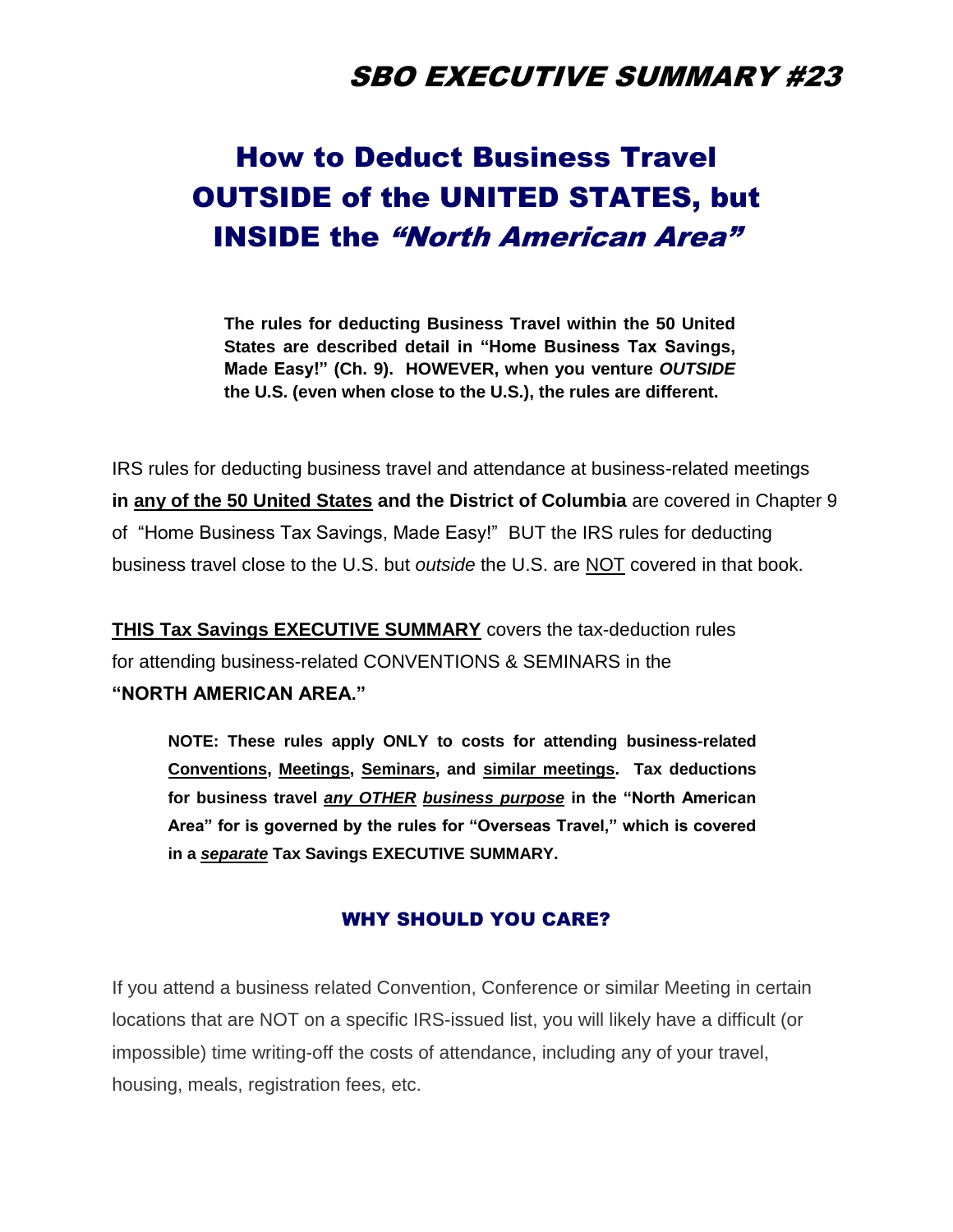If your company, trade association, professional society or continuing education organization selects the "*wrong place*" to hold the meeting, **it could cost you thousands in lost tax deductions**.

By the way, most companies, organizations and individuals who organize Conventions and Conferences are completely unaware of these restrictions – until one of their members is audited – in which case, everyone who attended that Convention or Conference may be subject to an audit. So it would be dangerous to "assume" that your meeting planners checked-out what you are now learning. "Buyer beware!"

### WHAT IS THE "NORTH AMERICAN AREA?"

For all the countries, commonwealths, republics, cays, islands and jurisdictions in the world, the official source of "*who's in*" and "*who's out*" of the "**North American Area**" is **IRS Revenue Ruling 2007-28**, which governs deductions claimed under Internal Revenue Code Section 274(h), which describes rules for deducting business travel overseas.

An aside: Let me point out that apparently "knowledge of geography" was *not* a prerequisite for the government officials who wrote these rules, or they would have given it a different name. For example, Guam and the Midway Islands, both are included in the definition of "North American Area." Last time I checked my globe, they were both in the middle of the Pacific Ocean. Oh well.

### IF IT'S NOT BASED ON GEOGRAPHY, HOW DOES A LOCATION GET ON THE LIST?

The answer may (or may not) shock you. It is determined by whether the country or island or jurisdiction HAS or HAS NOT signed an "Information Exchange Treaty" with the U.S. Our government politely calls these agreements "*Compacts of Free Association*"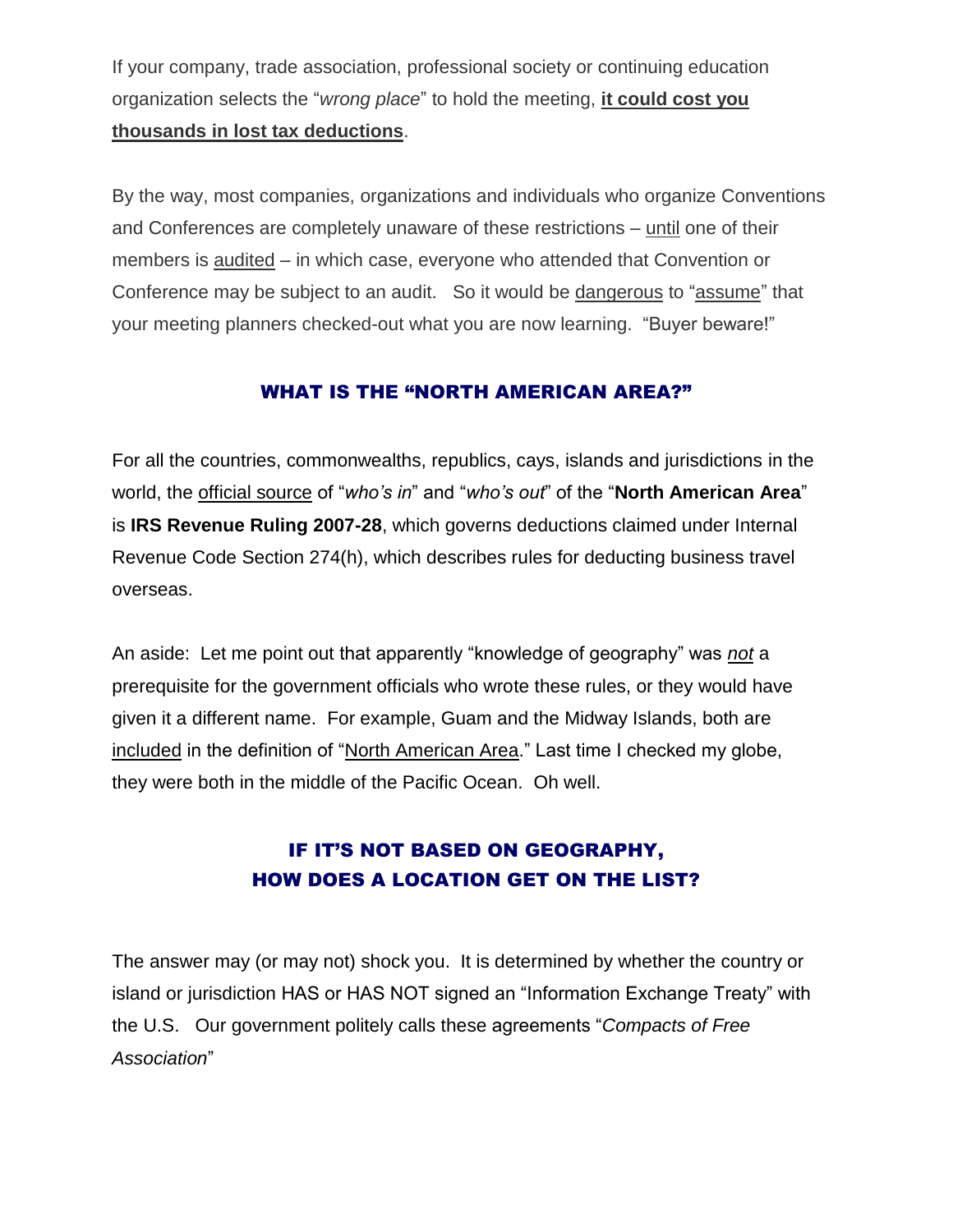That means they have agreed to snitch on U.S. citizens who may have bank accounts, investments, business arrangements or other financial interests in their jurisdictions. In other words, anyone from whom the IRS could potentially extract more taxes.

Essentially, Washington has told them, "If you don't give us the information we want, we will not let taxpayers who attend educational meetings in your country get any tax deductions for their expenses. That means, of course, they won't have meetings in your country, so you won't receive any travel and tourism income from American business meeting attendees.

Here is the exact wording in Tax Code Section 274(h)(6)(C)(i):

"An agreement generally must provide for the **exchange of such information** (not limited to information concerning nationals or residents of the United States or the beneficiary country) **as may be necessary or appropriate to carry out and enforce the tax laws of the United States** and the beneficiary country (whether criminal or civil proceedings), **including information which may otherwise be subject to nondisclosure** provisions of the local law of the beneficiary country **such as provisions respecting bank secrecy and bearer shares."**

### WHO IS ON THE "APPROVED" LIST?

### **NORTH AMERICAN AREA currently includes the following 32 locations:**

| American Samoa      | Jamaica                     |
|---------------------|-----------------------------|
| Antigua and Barbuda | Jarvis Island               |
| Aruba               | Johnston Island             |
| Bahamas             | Kingman Reef                |
| Baker Island        | Marshall Islands            |
| <b>Barbados</b>     | Mexico                      |
| Bermuda             | Micronesia                  |
| Canada              | Midway Islands              |
| Costa Rica          | <b>Netherlands Antilles</b> |
| Dominica            | Northern Mariana Islands    |
| Dominican Republic  | Palau                       |
| Grenada             | Palmyra Atoll               |
| Guam                | Puerto Rico                 |
| Guyana              | Trinidad and Tobago         |
| Honduras            | U.S. Virgin Islands         |
| Howland Island      | Wake Island                 |